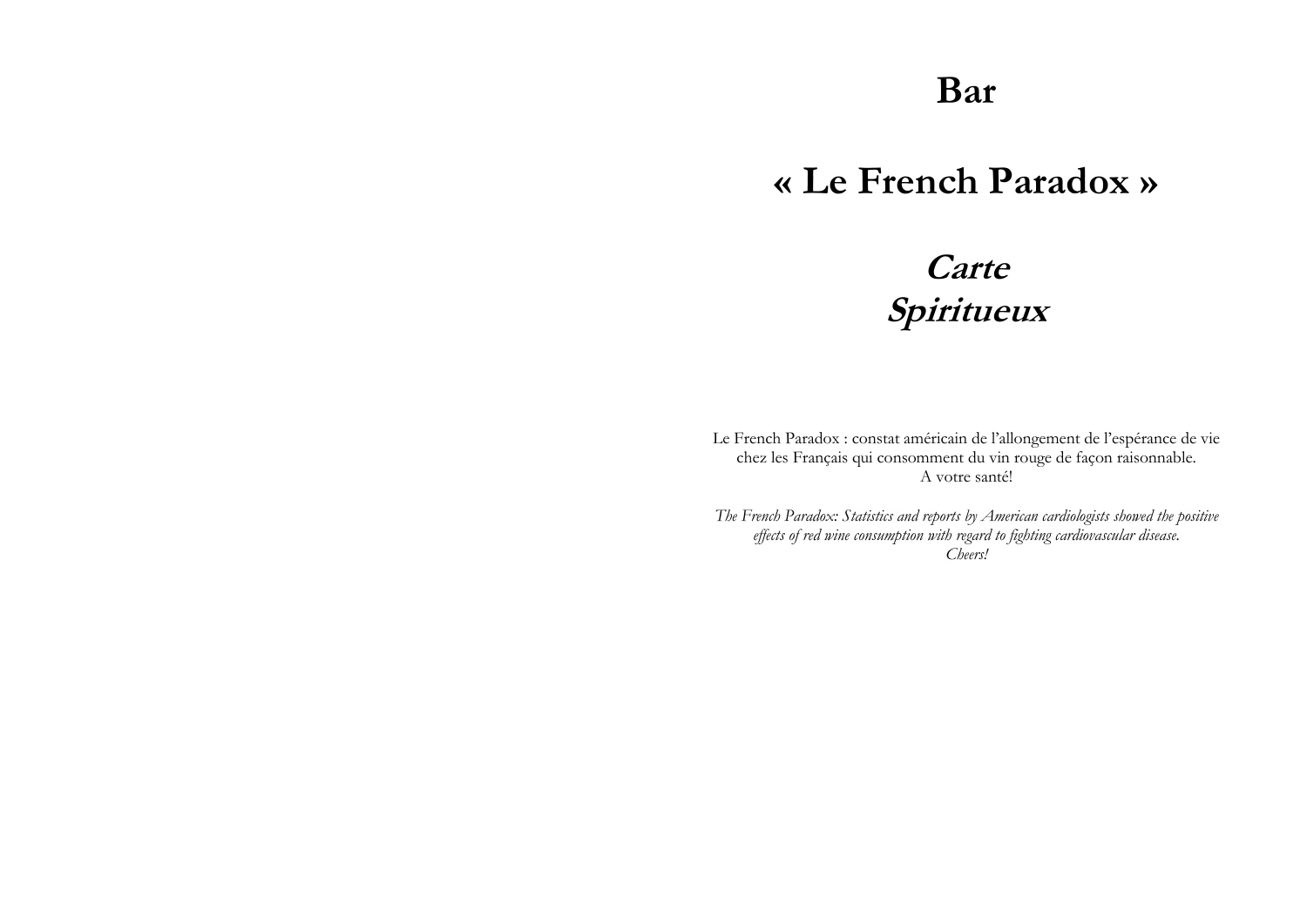|                               |                  | Tequila Amate Dianc    |
|-------------------------------|------------------|------------------------|
| Avem                          |                  | Tequila Amate Repo     |
| Avem Corvus                   | $15 \in$         | Tequila Gran Maya S    |
| Early Bird                    |                  | Tequila Gran Maya U    |
| Bombay Sapphire Gin           |                  | Tequila Casa Amigos    |
| Dîplome dry                   |                  | Tequila Fortaleza Bla  |
| <b>Balbine Season Edition</b> |                  | Tequila Fortaleza Re   |
| <b>Balbine Hibiscus</b>       |                  | Tequila Don Julio Bl   |
| Balbine Old Tom               |                  | Tequila Don Julio Re   |
| Résidence                     |                  | Tequila Calle 23 blan  |
| Fisher                        |                  | Tequila Patron Anejo   |
| G'Vine Nouaison Réserve       |                  | Tequila Clase Azul R   |
| Hendrick's                    |                  | Raicilla Alicantes Pin |
| Più Cinque                    |                  |                        |
| Tanqueray Ten                 |                  | Mezcal-Bac             |
| Nolet's                       |                  |                        |
| Oli'Gin                       |                  |                        |
| Sipsmith                      |                  | Mezcal Rey Zapoteco    |
| Monkey 47                     |                  | Nuestra Soledad (Ag    |
| Blind Tiger Piper Cuba        |                  | Mezcal Agua Dulce o    |
| Gin N44                       |                  | Mezcal Agua Dulce o    |
|                               |                  | Mezcal Agua Dulce o    |
| Vodka                         |                  | Mezcal Agua Dulce o    |
|                               | $(4 \text{ cl})$ | Mezcal Agua Dulce o    |
|                               |                  | Los Javis (Agave Cer   |
| Oli'Vodka                     | 15€              | Los Javis (Agave Salr  |
| Le philtre                    | 17€              | Real Minero (Agaves    |
| Grey Goose                    | 18€              | Real Minero (Agaves    |
| Golovkine                     | 16€              | Convite (Agaye Tob:    |

| Grey Goose                           | 18€ |
|--------------------------------------|-----|
| Golovkine                            | 16€ |
| Nadé                                 | 18€ |
| Nadé 2018 vieillie en fut de Fronsac | 19€ |

### Tequila-Raicilla (4 cl)

| Tequila Amate Blanco                    | 18€               |
|-----------------------------------------|-------------------|
| Tequila Amate Reposado                  | $20 \text{ } \in$ |
| Tequila Gran Maya Silver                | $25 \in$          |
| Tequila Gran Maya Ultra vieillie        | 29€               |
| Tequila Casa Amigos Blanco              | $20 \text{ } \in$ |
| Tequila Fortaleza Blanco Still Strength | $20 \text{ } \in$ |
| Tequila Fortaleza Reposado              | $20 \text{ } \in$ |
| Tequila Don Julio Blanco                | 18€               |
| Tequila Don Julio Reposado              | $20 \text{ } \in$ |
| Tequila Calle 23 blanco Criollo         | $20 \text{ } \in$ |
| Tequila Patron Anejo                    | $20 \text{ } \in$ |
| Tequila Clase Azul Reposado             | 39€               |
| Raicilla Alicantes Pintos de Costa      | 22.€              |
|                                         |                   |

#### -Bacanora -Sotol (4cl)

| Mezcal Rey Zapoteco Joven (Agave Espadin)                 | 15€               |
|-----------------------------------------------------------|-------------------|
| Nuestra Soledad (Agave Espadin)                           | $17 \text{ } \in$ |
| Mezcal Agua Dulce de Durango (Agave Cenizo)               | $23 \in$          |
| Mezcal Agua Dulce de Zacatecas (Agave Masparillo)         | $22 \in$          |
| Mezcal Agua Dulce de Michoacan (Agave Chino)              | 22€               |
| Mezcal Agua Dulce de Puebla (Agave Tobala)                | 22€               |
| Mezcal Agua Dulce de San Luis Potosi (Agave Cimarron)     | 22€               |
| Los Javis (Agave Cerrudo)                                 | 20€               |
| Los Javis (Agave Salmiana)                                | $20 \text{ } \in$ |
| Real Minero (Agaves Largo Tobala)                         | 25€               |
| Real Minero (Agaves Largo, Barril, Espadin, Madre Cuishe) | 25€               |
| Convite (Agave Tobala)                                    | $20 \text{ } \in$ |
| Convite (Agave Tepextate)                                 | $20 \text{ } \in$ |
| Sotol Imperial Joven de Desierto (Agave Sereque)          | 21€               |
| Bacanora Mujer de Piedra (Agave Pacifica)                 | $27 \in$          |
|                                                           |                   |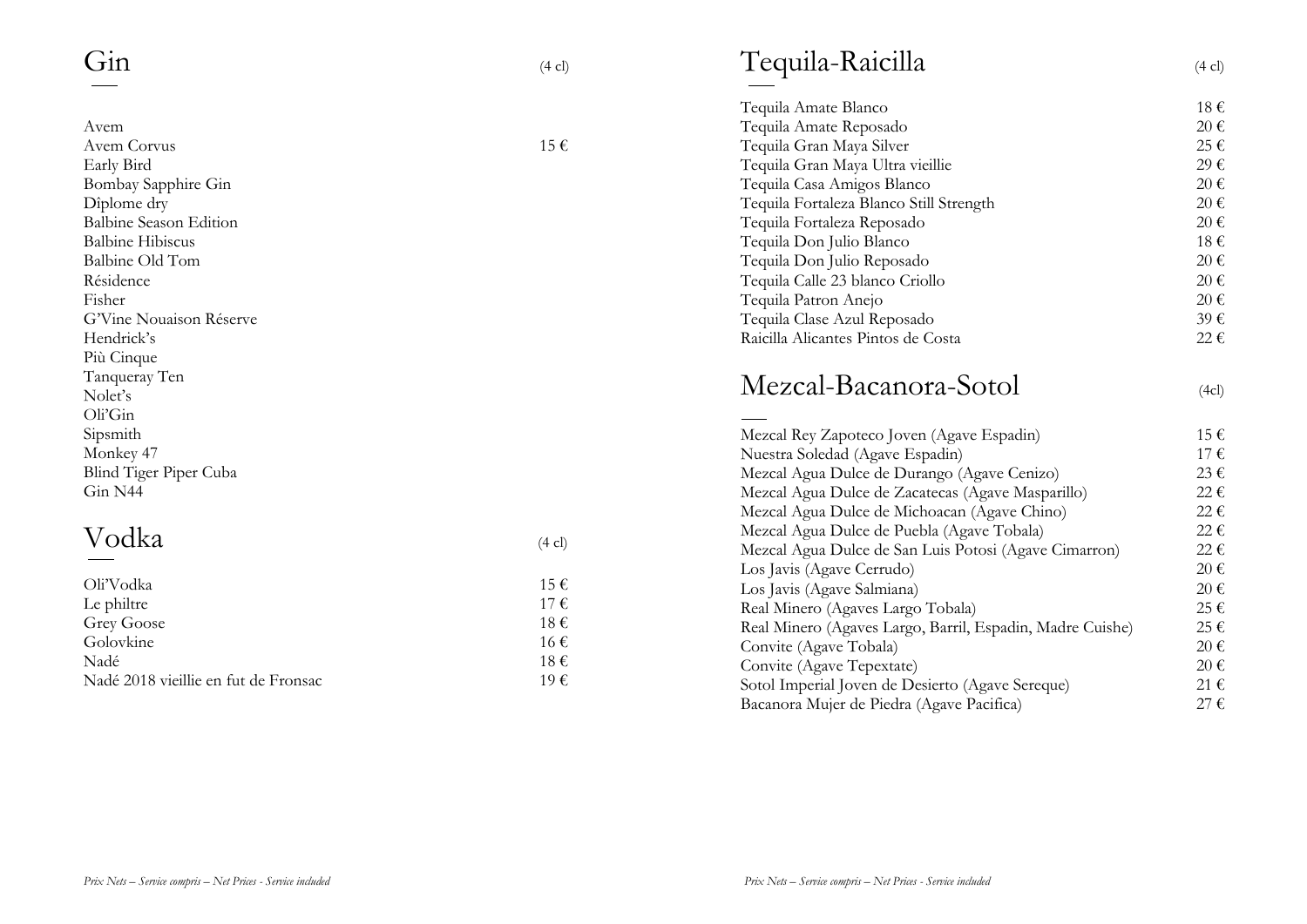| Digestif | $(4 \text{ cl})$ |  |
|----------|------------------|--|
|          |                  |  |

| Fernet Branca                     | 10€               |
|-----------------------------------|-------------------|
| Cynar                             | $10 \in$          |
| Chartreuse Verte                  | $20 \in$          |
| Chartreuse Jaune VEP              | 30€               |
| Chartreuse Verte VEP              | $30 \text{ } \in$ |
|                                   |                   |
| Liqueur                           | $(4 \text{ cl})$  |
|                                   |                   |
| Amaretto Disaronno                | $10 \in$          |
| Amaretto Adriatico Toasté         | $12 \in$          |
| Amaretto Adriatico Bianco         | $12 \in$          |
| Bailey's Irish Cream              | $10 \in$          |
| Benedictine                       | $10 \in$          |
| Cointreau                         | $10 \in$          |
| Drambruie                         | $10 \in$          |
| Frangelico                        | $10 \in$          |
| Get 27                            | $10 \in$          |
| Grand Marnier Cordon Rouge        | $10 \, \epsilon$  |
| Grand Marnier Cuvée Du Centenaire | 20€               |
| Marie Brizard                     | $10 \in$          |
| Limoncello                        | $10 \in$          |
| Liqueur Saint-Germain             | 10€               |

Mandarine Manguin

#### Rou ge

| Nieeport LBV     | 2014 | 15€      |
|------------------|------|----------|
| Nieeport LBV     | 2016 | $15 \in$ |
| Nieeport Vintage | 2009 | $20 \in$ |

Liqueur Saint-Germain  $10 \in$ 

Southern Comfort  $10 \in$ 

Porto (6 cl)

 $10 \in$ 

| THUUUI UU ITUITS            | $(4 \text{ cl})$ |
|-----------------------------|------------------|
|                             |                  |
| Abricot Manguin             | $20 \in$         |
| Muscat Manguin              | $20 \in$         |
| Framboise                   | $15 \in$         |
| Fine de Marne Henri Lemaire | 15€              |
| Kirsch                      | 20 €             |

| Framboise                                       | 15€               |
|-------------------------------------------------|-------------------|
| Fine de Marne Henri Lemaire                     | $15 \in$          |
| Kirsch                                          | 20€               |
| Mirabelle                                       | $20 \text{ } \in$ |
| Poire William Manguin                           | $20 \text{ } \in$ |
| Golden Pear n°45 Manguin                        | $20 \in$          |
| Caraxes Manguin Brût de Fût de Rhum de Barbades | 22€               |
| Oli'Still                                       | $17 \in$          |
| Vieille Prune                                   | $15 \in$          |
|                                                 |                   |
| Pisco                                           | $(4 \text{ cl})$  |
|                                                 |                   |
|                                                 |                   |
| Cuatro Gallos Mosto Verde                       | $12 \in$          |
| Cuatro Gallos Puro Acholado                     | 17€               |
| Pisco 1615                                      | $15 \in$          |
|                                                 |                   |
|                                                 |                   |
|                                                 |                   |
| Calvados                                        | $(4 \text{ cl})$  |
|                                                 |                   |
|                                                 |                   |
|                                                 |                   |

| 15€               |
|-------------------|
| $20 \text{ } \in$ |
| 20 €              |
| $22 \epsilon$     |
| 30€               |
|                   |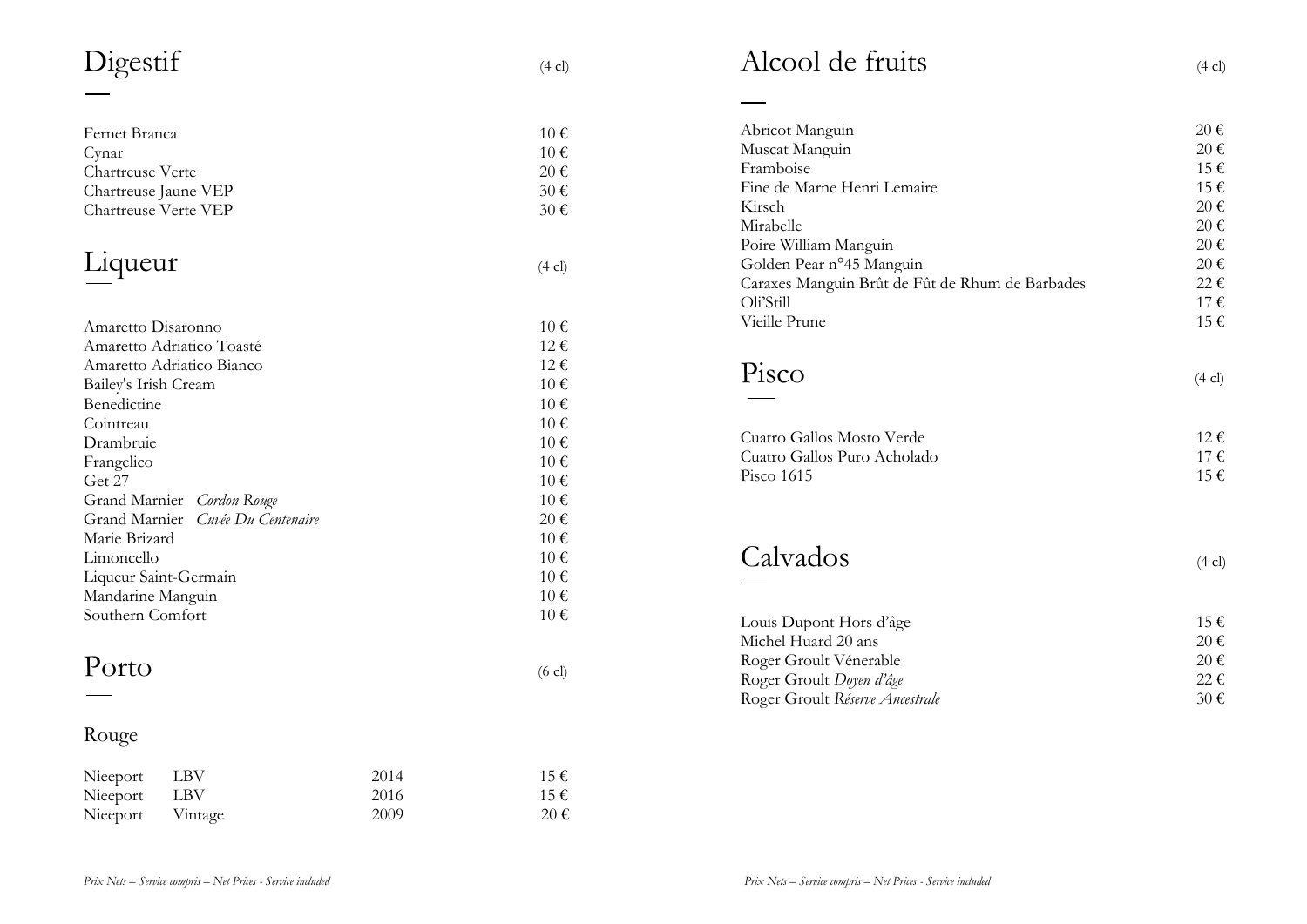| Whisky                              | (4cl)             | Single malt whisky                    |                                                      | $(4 \text{ cl})$  |
|-------------------------------------|-------------------|---------------------------------------|------------------------------------------------------|-------------------|
|                                     |                   |                                       | Highlands – Speyside – Jura – Lowland – Islay–France |                   |
| Blended & old blended whisky        |                   | Assemblage n°2<br>Arkoad "Feuillette" |                                                      | 24€<br>25€        |
| Bellevoye Etiquette Bleue           | $12 \in$          | Whisky Bog                            | 8 ans                                                | 28€               |
| Bellevoye Etiquette Blanche         | 15€               | Dalwhinnie                            | 15 ans                                               | 16€               |
| Bellevoye Etiquette Noire           | $20 \in$          | The Dalmore                           | 12 ans                                               | $20 \in$          |
| <b>Bellevoye Prune</b>              | 20€               | Glenmorangie - The Original-          | $10$ ans                                             | 20€               |
| Le Pertuis 5 ans                    | 15€               | Glenmorangie - Nectar d'Or -          | 12 ans                                               | 30€               |
| Chivas Regal 18 ans                 | $20\,\mathrm{E}$  | Oban                                  | 14 ans                                               | $21 \text{ } \in$ |
| Johnnie Walker 18 ans Gold Label    | $20 \in$          | Balblair                              | 1999                                                 | 38€               |
| Johnnie Walker Black Label          | 15€               | Aberlour                              | $10$ ans                                             | 15€               |
| Johnnie Walker Blue Label           | 45€               | Aberlour                              | 18 ans                                               | 30€               |
|                                     |                   | Speymalt from Macallan                | 2007                                                 | 16€               |
| Irish Whisky                        |                   | Glenfarclas                           | 15 ans                                               | 25€               |
|                                     |                   | Glenfarclas                           | 21 ans                                               | 30€               |
| Jameson Black barrel                | $20 \text{ } \in$ | Cragganmore                           | 12 ans                                               | 20€               |
| Lambay Pure Malt                    | 20€               | Balvenie - Double Wood-               | 12 ans                                               | 14€               |
| Redbreast 15 ans                    | 25€               | Balvenie                              | 21 ans                                               | 40€               |
|                                     |                   | Cardhu                                | 12 ans                                               | 25€               |
|                                     |                   | Glenfiddich                           | 26 ans                                               | 50€               |
| American Whisky                     |                   | Glenlivet                             | 18 ans                                               | $20 \text{ } \in$ |
|                                     |                   | Macallan Double Cask                  | 12 ans                                               | $20 \text{ } \in$ |
| Blanton's Original                  | $20 \text{ } \in$ | Naguelan Mesk                         |                                                      | 26€               |
| Bulleit Bourbon, Bulleit Rye        | $20 \text{ } \in$ | Isle of Jura                          | 12 ans                                               | 25€               |
| Four Roses Single Barrel            | $20 \text{ } \in$ | Mossburn Island Blended Malt          |                                                      | $20 \text{ } \in$ |
| Hudson Manhattan Rye                | 20€               | Glenkinchie                           | 12 ans                                               | 16€               |
| Hudson Manhattan Bourbon            | $20 \in$          | Talisker                              |                                                      | 20€               |
| Jack Daniel's N°7                   | 15€               | Highland Park                         | 12 ans                                               | 24€               |
| Jack Daniel's Single Barrel         | 20€               | Lagavulin                             | 16 ans                                               | 16€               |
| <b>Buffalo Trace</b>                | 15€               | Laphroaig                             | $10$ ans                                             | 18€               |
| <b>Rye Rittenhouse</b>              | 20€               | Laphroaig - Quarter Cask-             |                                                      | $20 \text{ } \in$ |
| Woodford Reserve Distiller's Select | 20€               | Ardberg Uiguedail                     |                                                      | 25€               |
| Woodford Rye                        | 20€               | Octomore 9.1                          |                                                      | 35€               |
| Jefferson's Bourbon                 | $20\,\epsilon$    | Michel Couvreur Special Vatting       |                                                      | 35€               |
|                                     |                   | Michel Couvreur Malt Whisky           | 12 ans                                               | 25€               |